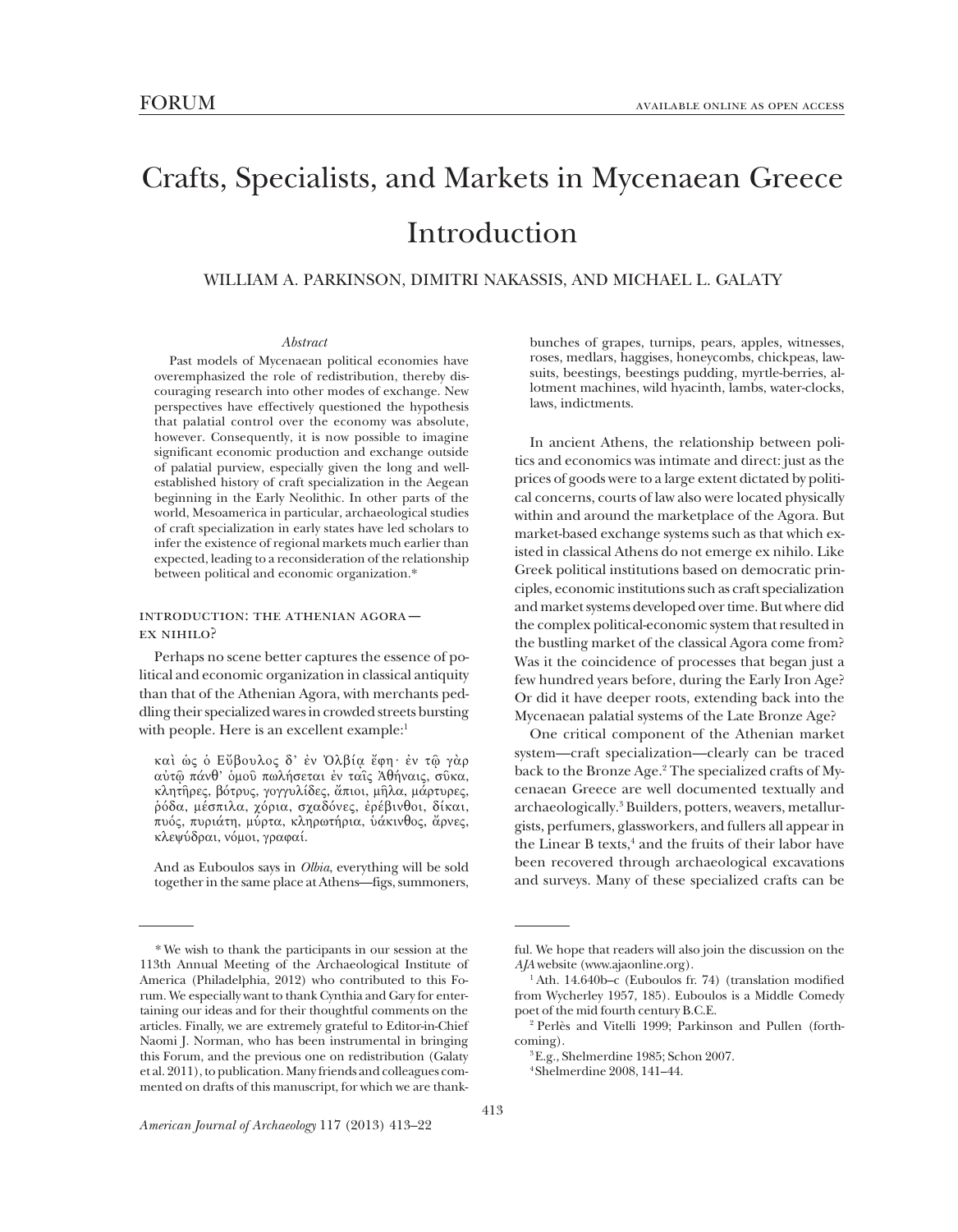documented much earlier than the Mycenaean period, in the Early Helladic and even in the Neolithic.

But how was craft specialization organized during the Late Bronze Age, and how were specialized craft goods exchanged? For a generation after the decipherment of Linear B, Mycenaean palaces were characterized as powerful redistributive centers whose primary role was to extract labor and materials from a wide economic hinterland and thereby support production and distribution of those specialized craft products.5 In recent years, however, the influence of the Mycenaean palaces has been significantly redefined.<sup>6</sup> Rather than being portrayed as strong centers, the rulers of which controlled nearly every aspect of the political economy, the Mycenaean palatial elite now are understood to have been savvy statesmen who managed to gain some limited political benefits by directing very specific aspects of the palatial economy. This revisionist perspective, which derives in large part from data collected through regional surface surveys but also from new readings of Linear B texts, depicts Mycenaean palaces not as omnipotent, highly centralized redistributive centers but as cogs in more delicate, networked sociopolitical systems that were dependent on economic activities they could not completely control. Although the downgrading of the extent of palatial control over the Mycenaean economy has been significantly discussed in recent years,<sup>7</sup> there has been little effort to redefine how goods and products would have been exchanged in Mycenaean states, either within or outside the palatial context, in the absence of top-down systems of redistribution. How, for example, did the typical Mycenaean acquire a pot, or a metal tool, or a bolt of cloth, if not from the palace itself?

This Forum, which focuses on craft specialization and markets, builds on a colloquium organized at the 110th Annual Meeting of the Archaeological Institute of America (Philadelphia, 2009), which focused on the nature of redistribution in Aegean palatial systems. In that colloquium, published as a Forum in the *AJA*, we argued that it was much more interesting to compare and contrast how resources were mobilized and redistributed within different palatial systems than to simply characterize all Aegean palaces as "redistributive centers."8 In a similar vein, we hope here to encourage discussion about how specialized crafts were produced and exchanged within various Mycenaean polities—Pylos, Mycenae, Knossos—with

the expectation that there were differences, and that these might reflect quite different regional developmental trajectories and, ultimately, different forms of sociopolitical organization.<sup>9</sup>

We also ask whether markets could have been a part of the Mycenaean economy. Although Mycenaean regional markets were hypothesized by Chadwick, his suggestion has not enjoyed scholarly support.<sup>10</sup> Scholars have inferred the presence of pre- and protohistoric markets in several other parts of the world, such as Mesoamerica and China, where different kinds of archaeological evidence suggest not only that they appeared much earlier than previously thought but also that they played key supporting roles in the emergence of state institutions. We are not arguing here that all Mycenaean courtyards were open-air marketplaces; rather, we suggest that the recently revised, scaledback model of Mycenaean political economies now opens sufficient theoretical room for us to consider the Bronze Age precursors to the classical agora. To this end, we believe that discussions about the identification and organization of prehistoric markets in other parts of the world can be instructive and will help shed some light on how Mycenaean political economies formed and operated.<sup>11</sup>

In this introductory article, we discuss how these two important components of the ancient economy—craft specialization and markets—have been approached in the Aegean and in other parts of the world. We argue that there is evidence for craft specialization in the prehistoric Aegean dating back into the Neolithic. We also demonstrate that by the beginning of the Bronze Age, many sites, usually coastal, functioned as exchange centers for different products of skilled—if not specialized—labor. This deep history of specialized production and differential distribution of various products, both utilitarian items and prestige goods, suggests that an incipient market system likely was in place on the Greek mainland by the end of the Bronze Age. We argue that previous models of Mycenaean palatial organization, which emphasized the top-down dominance of the palaces as redistributive centers that monopolized the distribution of specialized craft goods, discouraged investigations of other potential methods of exchange, including marketbased systems. The failure to investigate alternative methods of distribution and exchange has resulted in a lack of variability in modeling different Mycenaean

<sup>5</sup> Killen 1985, 2008.

<sup>6</sup> Galaty and Parkinson 2007a.

<sup>7</sup> E.g., Galaty and Parkinson 2007b.

<sup>8</sup> Galaty et al. 2011.

<sup>&</sup>lt;sup>9</sup> Shelmerdine 1999.

<sup>&</sup>lt;sup>10</sup> Chadwick 1976, 158. The majority view is represented by Killen 2008, 173–74.

<sup>11</sup> E.g., Feinman and Garraty 2010; Garraty and Stark 2010.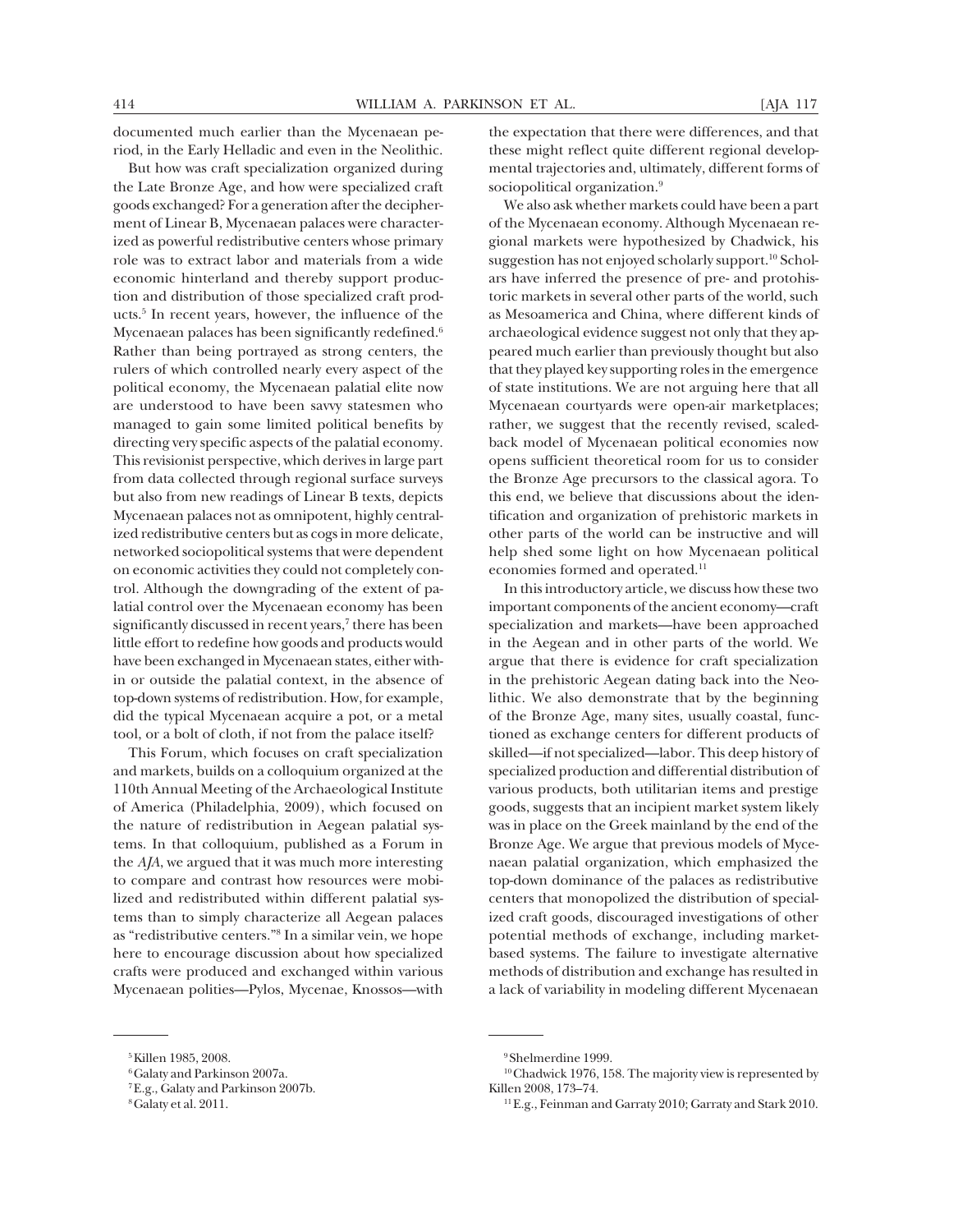polities, such as the Pylian polity in Messenia and the Knossian polity on Crete. Despite the obvious differences in how these palatial systems came about and functioned within their regional contexts, the topdown model of palatial organization has encouraged a perception of Mycenaean states as having more or less similar systems of political and economic organization. Variations are often argued away as the results of differential deposition and preservation, or explained in largely managerial terms—so, for instance, peculiarities at Knossos are chalked up to a preexisting "Minoan" administrative heritage.<sup>12</sup>

Although the elites of different Mycenaean states used similar bureaucratic tools, such as Linear B, and management techniques, such as the *ta-ra-si-ja* system, as archaeologists and textual scholars alike have described, they operated in quite different geographic and historical contexts and met dissimilar social and political challenges. By examining the variability within these different environments, we can learn a great deal about how they came to be, how they operated, and how they ultimately failed. If we do not, then we will further isolate study of the palaces from research into sociopolitical and economic processes.

The other articles in this Forum address the issues we raise here. The next two articles, by Hruby and Aprile, discuss craft production and the evidence for market exchange in the Mycenaean state centered on Pylos. Hruby examines the palatial center, and Aprile the regional town of Nichoria. The final article, by Pullen, investigates the Argolid and discusses the variability exhibited in the organization of craft specialization within and between Mycenaean states. Shelmerdine, the first discussant, is an Aegean prehistorian who has made a career of integrating the study of Linear B with archaeology, and Feinman, the second, is an anthropological archaeologist who studies the political economies of early states and markets in Mesoamerica and China.

# crafts, specialists, and markets in ancient **ECONOMIES**

Our anthropological and archaeological understanding of the relationship among craft specialists, markets, and the political organization of ancient societies has changed dramatically in the last few decades. Within the framework of the New Archaeology, which derived much of its normative perspective on social types from the ethnographic writings of Elman Service, Marshall Sahlins, and Morton Fried, craft specialists—and their specialized products—were expected to be associated with the emergence of hierarchical chiefdoms and states.13 But archaeological research in several parts of the world has demonstrated that specialized craft goods were produced in a wide variety of different social contexts—including among egalitarian, mobile hunter-gatherers<sup>14</sup> and sedentary, agricultural tribal societies.15 In addition, advances in the study of craft specialization and its relationship to political and economic organization have given archaeologists a methodological toolkit for modeling craft specialization at different social and geographic scales as well as a lexicon for discussing it.16

By contrast, the study of ancient markets is just getting off the ground.<sup>17</sup> Throughout the second half of the 20th century C.E., markets were presumed to be a modern phenomenon with historical roots no deeper than the Industrial Revolution. However, most scholars now agree that Polanyi's narrow characterization of markets as specifically associated with disembedded capitalist systems is misleading and hinders our ability to examine how economic systems developed. Many authors have argued not only that Polanyi's substantivist/formalist distinction creates a false dichotomy between embedded and disembedded economies but also that his narrow definition of markets as explicitly capitalist is similarly false.18 All economies are embedded, albeit to varying extents, and correspondingly markets—especially if defined more broadly—are not necessarily exclusively capitalist. Nor does market exchange require strict equivalencies of value and currency.19 While these theoretical advances gradually have had a positive impact on our ability to study how economic systems developed in recent times, corresponding methodologies for studying ancient markets are just beginning to take shape.

#### craft specialization in the ancient aegean

The relationship of specialized craftsmen and their products to political institutions has been the topic of much discussion among anthropological archaeologists since the 1980s.<sup>20</sup> Within the Aegean, Renfrew

<sup>12</sup> Shelmerdine 1999, 564.

<sup>13</sup> Peregrine 1991.

<sup>14</sup> E.g., Burch 2005.

<sup>&</sup>lt;sup>15</sup> Parkinson 2002.

<sup>16</sup> E.g., Clark and Parry 1990; Costin 1991.

<sup>&</sup>lt;sup>17</sup> Feinman and Garraty 2010.

<sup>18</sup> E.g., Smith 2004; Garraty 2010; Garraty and Stark 2010; see also Polanyi 1944.

<sup>19</sup> See the extensive discussion in Feinman and Garraty 2010.

<sup>&</sup>lt;sup>20</sup> E.g., Clark 1986, 1987, 2003; Brumfiel and Earle 1987; Clark and Parry 1990; Costin 1991.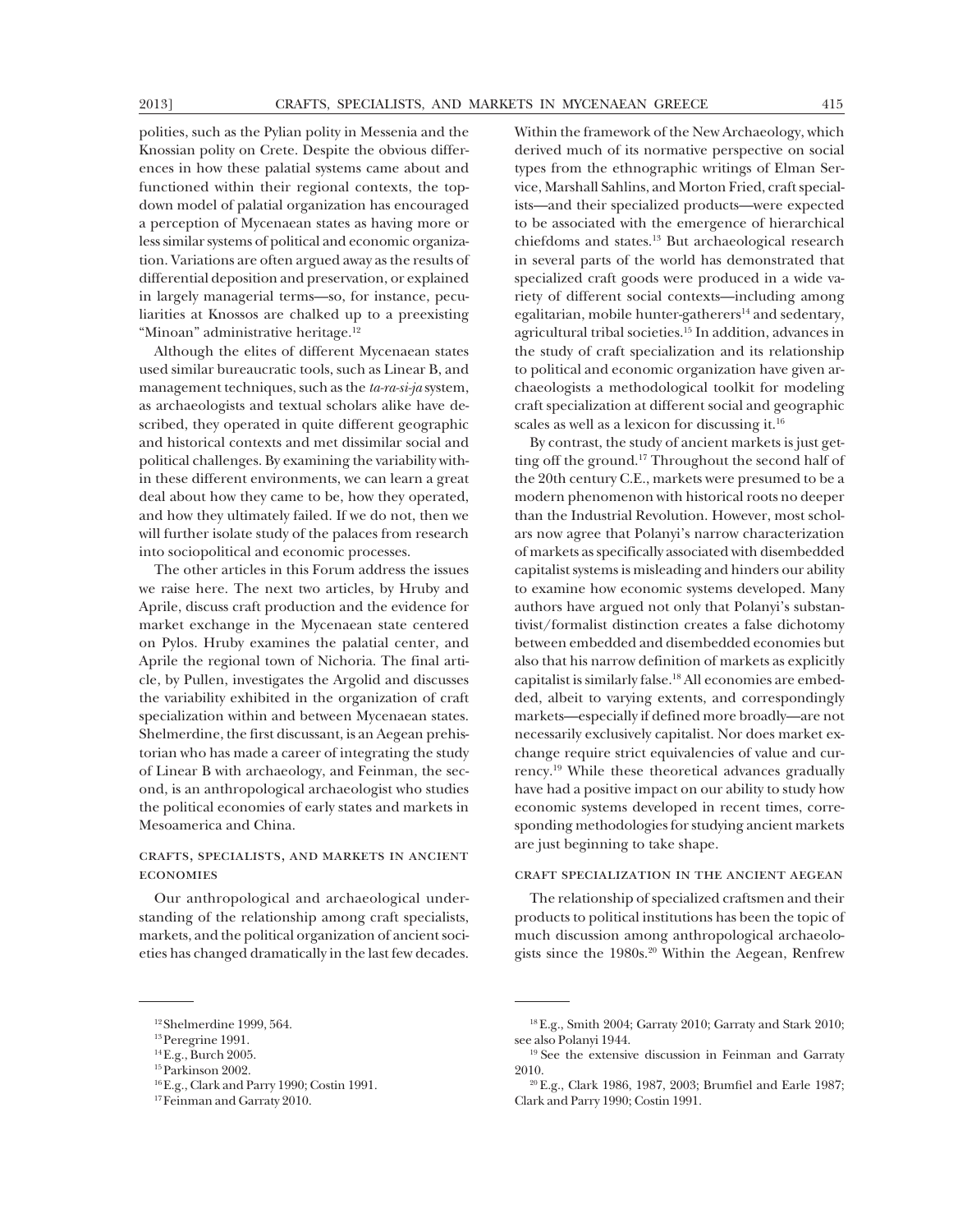allotted specialization a causal role in *The Emergence of Civilisation*. 21 As a result of the emphasis that has been placed on this topic, especially by scholars such as Costin, we have both a good methodological toolkit and an adequate vocabulary for discussing the organization of craft production.22 Costin's well-known model defines several dimensions of craft production—context, concentration, scale, and intensity. As she notes, definitions of specialized production have varied widely from Clark and Parry's broad definition,<sup>23</sup> which includes any form of production in which goods are transferred from the producer to a nondependent, to her own more restricted definition:<sup>24</sup>

[S]pecialization is a differentiated, regularized, permanent, and perhaps institutionalized production system in which producers depend on extra-household exchange relationships at least in part for their livelihood, and consumers depend on them for acquisition of goods they do not produce themselves.

Viewed from her perspective, specialization is not a binary (present/absent) organizational state. Craft specialization occurs in degrees and includes many different organizational types. This approach has been widely adopted because it provides a comparative framework for discussing both diachronic change and local differences in the organization of craft production. Costin's model works well to explain the evolution of specialized production and exchange systems in the Aegean, for example.

Perlès has argued that evidence for craft specialization within the prehistoric Aegean dates to the Early Neolithic, when itinerant craftsmen produced obsidian blades on sites in the Thessalian Plain.<sup>25</sup> These specialists need not have been full-time. They could have worked in concert with other specialists—seafarers —who transported the raw material from its source on the island of Melos. Perlès also argued that specialists at Franchthi Cave in southern Greece produced large quantities of cockleshell beads in Early Neolithic contexts.26 Importantly, there is not much evidence for specialization in the production of ceramics throughout the Early Neolithic, which probably were produced and consumed by individual households (i.e., the socalled Domestic Mode of Production).

By the beginning of the Bronze Age in some parts of the Greek mainland, a different pattern emerged,

whereby the production of obsidian blades became a regionally organized specialized activity that occurred only at specific sites, usually near the coast. In contrast to the production of flakes, which were produced by nonspecialists in domestic contexts, the specialized production of blades was restricted to specific sites that provided blades to other sites.<sup>27</sup> This pattern emerged in different periods on the Greek mainland from the Final Neolithic through the Early Bronze Age and persisted in some regions, such as Messenia, even through the Late Bronze Age as Mycenaean palatial systems grew up around them. At the same time, some forms of pottery, such as pithoi, may have been produced by specialists.28

In Costin's terms, the pattern of blade production during the Bronze Age was likely independent (context), occurred only at specific sites within regions (concentration), was probably kin-based (scale), and was most likely a part-time activity (intensity).<sup>29</sup> Runnels and Hartenberger have argued that at some sites, such as Lerna, obsidian blade production during the Early and Middle Helladic periods was part-time and attached to elite groups and that it once again became an independent craft during the Late Helladic period.30 Parkinson has argued that in Late Helladic Messenia obsidian blade production persisted at the site of Romanou even as the Palace of Nestor began to exert control over other aspects of the regional economy.<sup>31</sup>

In contrast to the specialization in the production and distribution of obsidian blades on the Greek mainland, the production of ceramics likely remained mostly a domestic, nonspecialized activity until the Bronze Age.<sup>32</sup> Throughout the Bronze Age, the production and exchange of various goods, such as pottery, became more specialized but differed in context, concentration, scale, and intensity. Likewise, how these specialized craft systems were organized varied from region to region. In all cases, though, craft specialization contributed to the highly focused political economies associated with Mycenaean palatial systems, which all eventually supported several full-time, specialized, attached craft industries.

But the various ways in which those crafts were organized within and integrated into different Mycenaean states varied considerably. For example, Galaty has argued that only some specific ceramic types, such as kylikes, were produced by attached specialists with

30 Runnels 1985; Hartenberger and Runnels 2001.

<sup>21</sup> Renfrew 1972.

<sup>22</sup> Costin 1991, 2001.

<sup>23</sup> Clark and Parry 1990.

<sup>24</sup> Costin 1991, 4.

<sup>25</sup> Perlès 1990a, 1992, 2001.

<sup>26</sup> Perlès 1990b.

<sup>&</sup>lt;sup>27</sup> Parkinson 2010.

<sup>28</sup> Parkinson and Pullen (forthcoming).

<sup>29</sup> Costin 1991.

 $\rm ^{31}$  Parkinson 2007.

<sup>32</sup> Perlès and Vitelli 1999.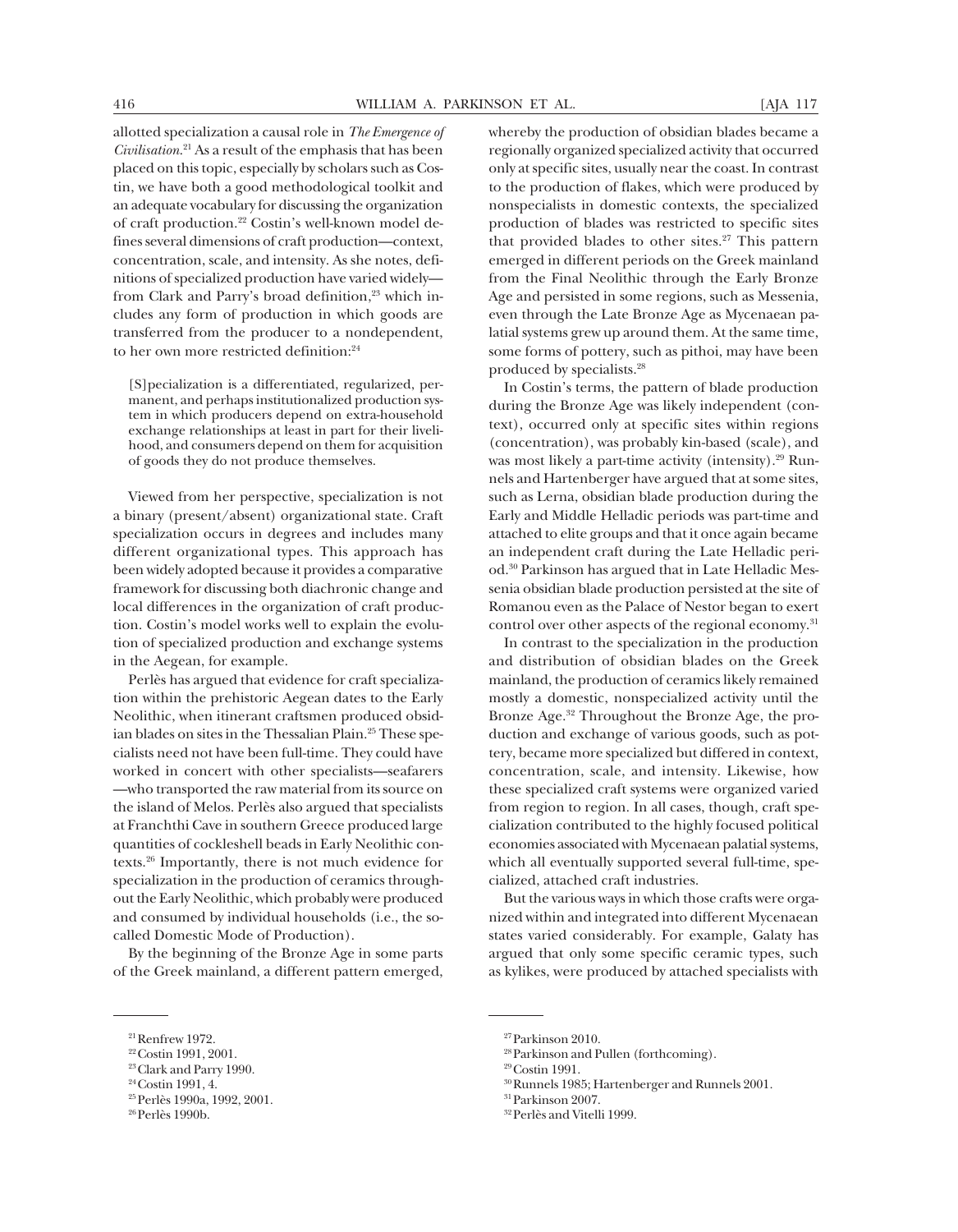workshops at or near the Palace of Nestor at Pylos.<sup>33</sup> But this contrasts with the pattern in the Argolid, where Shelton has documented an extensive workshop at Petsas House that was in the process of being integrated into the palatial economy during Late Helladic IIIA.34 Åkerström's early work on the Mastos pottery workshop in the Berbati Valley suggests that it was attached to the palatial center at Mycenae.<sup>35</sup>

Elsewhere, Pullen and Parkinson have argued that by the later Bronze Age specialized ceramic production was more heavily sponsored (context) and more nucleated (concentration), occurred on a greater scale, and was more intensive in the Argolid than in Messenia.36 Tighter control of specialized crafts in the Argolid also occurred with other products, including gold, ivory, exotic stone, glass, and bronze artifacts.<sup>37</sup> We argue that these different patterns in the organization, distribution, and consumption of specialized ceramics are indicative of important differences in the evolution and organization of the political economies in these regions. The palatial system in Messenia emerged within a context of relative isolation, where one site, Pylos, quickly became the dominant, primary center, but in the Argolid, sites such as Lerna, Asine, Tiryns, Argos, Prosymna, and Midea were closely placed competitors to Mycenae during its rise to regional prominence. Although Mycenaean palatial systems in both regions, Messenia and the Argolid, focused on the production and distribution of elite goods, intensive peer-polity interaction in the Argolid could have encouraged more intrusion on the part of the palace into the local political economy, resulting in the concentration of more specialized workshops attached to the palatial centers. Craft production was not the only economic activity that preceded the formation of the palace. Halstead and Killen have shown that forms of agricultural production that were monitored closely by Mycenaean palaces actually suggest vibrant, well-organized, and independent (i.e., not controlled) systems of production not documented in the Linear B tablets.<sup>38</sup> Many other such productive systems must have predated the palace. Because these systems were not uniform prior to the emergence of the palaces, there is no reason to believe that their relationship to political authority was uniform across the Mycenaean world.

Our point here is that there is ample evidence for various specialized craft activities throughout the Greek Bronze Age and, in the case of obsidian blade production, back into the Neolithic. The organization of these specialized craft activities and the way in which they related to emergent political institutions varied over time and space. By investigating how specialized crafts were organized within different Mycenaean states, we can learn more about how they emerged and operated within their different regional contexts.

# THE DISTRIBUTION OF SPECIALIZED CRAFTS in the prehistoric aegean: markets and marketplaces?

In contrast to the study of craft production, the study of preindustrial markets has been hindered by an adherence to Polanyi's overly rigid assertion that markets are associated exclusively with disembedded capitalist systems.39 Especially within the ancient Mediterranean, the reiteration of Polanyi's ideas through the work of Finley resulted in what Garraty has referred to as an "out of sight, out of mind" attitude toward the investigation of ancient markets.<sup>40</sup> Polanyi's substantivist/formalist dichotomy, which was echoed in Finley's polarizing primitivist/modernist dichotomy, did a grave disservice to the study of ancient economic systems by overplaying the differences between modern and ancient economic and political systems.<sup>41</sup> As Granovetter and others have argued, all economies past and present, Western and non-Western—are, and have been, embedded to varying degrees.<sup>42</sup> Whereas Polanyi and Finley developed a polarized economic typology, the application of which discouraged analysis of how modern economic systems developed, many scholars now promote a more gradualist approach that examines the degree to which ancient economies were embedded and their relationship to broader political and social processes.<sup>43</sup>

The relatively recent attention paid to these theoretical issues leaves us with underdeveloped methodologies for studying ancient economic systems, especially markets, using archaeological data sets. But over the last decade significant headway has been made in this regard, especially in Mesoamerica, where a nascent methodology for exploring ancient markets is beginning to take shape. Perhaps not surprisingly, markets

42 Granovetter 1985; Feinman and Garraty 2010, 173.

<sup>33</sup> Galaty 2010.

<sup>34</sup> Shelton 2010.

<sup>35</sup> Åkerström 1968.

<sup>36</sup> Parkinson and Pullen (forthcoming); see also Galaty 1999, 2010.

<sup>37</sup> Voutsaki 2010, 100–4.

<sup>38</sup> Halstead 1988, 1992; Killen 1998.

<sup>39</sup> Polanyi 1944.

<sup>40</sup> Finley 1999; Garraty 2010.

<sup>41</sup> Finley 1999.

<sup>43</sup> Feinman and Garraty 2010; Feinman and Nicholas 2010.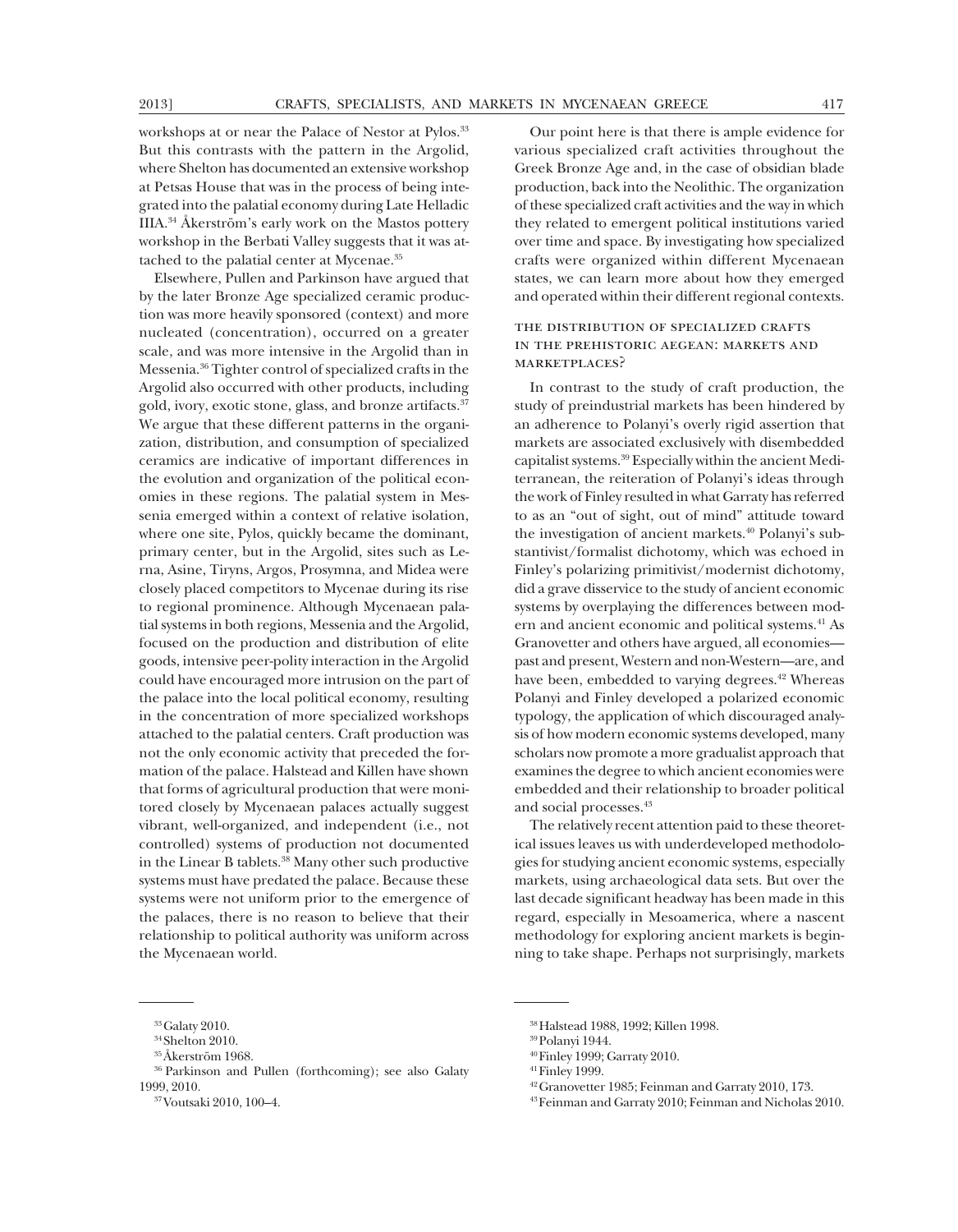and market-like systems are turning up much earlier than previously expected in several parts of the world.

One crucial theoretical development was a reworking of the definition of the term "market." In contrast to Polanyi's rigid definition of market exchange as "an economic system controlled, regulated, and directed by markets alone,"44 we follow Feinman and Garraty's broader definition, which builds on concepts proposed by Pryor and Granovetter:<sup>45</sup>

We conceptualize market exchange as economic transactions where the forces of supply and demand are visible and where prices or exchange equivalencies exist. In theory, market exchanges may be atomized/ impersonal or personal/embedded. However, in practice, all market transactions presuppose social relationships among the parties to an exchange and so are embedded.

This broader definition of market exchange shifts the focus away from the portrayal of markets as things that emerge on their own in industrialized capitalist settings and instead places the focus on how market systems become institutionalized in different social contexts.

We find this approach compelling not only because it emphasizes social process over presence/absence but also because it decouples the direct associations between market exchanges, marketplaces, and regional market systems. Whereas market exchanges can have a long history in a region, only in some cases do they result in spatially discrete marketplaces and regional market systems. We argue that formal marketplaces emerge only when market exchanges become institutionalized and integrated into a political system.

These theoretical shifts have permitted the emergence of a methodology, albeit nascent, for identifying market exchange in archaeological contexts. Hirth outlined four approaches for detecting market exchange:46

- 1. The contextual approach, which assumes the existence of a market system based on logical inference—for example, that a market system is necessary for provisioning a large urban center or system of centers.
- 2. The spatial approach, which examines the relationship between empirical patterns and idealized spatial configurations and is similar to the comparison of actual settlement systems to those predicted by central place theory.

4. The distributional approach, which examines the spatial effects of marketplace provisioning at the household level to infer the presence of market exchange.

Stark and Garraty added another to this list:<sup>47</sup>

5. The regional production-distribution approach, which focuses on the distributional scale of craft goods in relation to their location and levels of production.

As Feinman and Garraty have pointed out in their recent review, all these approaches suffer from the problem of equifinality, since "[i]t is rarely, if ever, possible to rule out alternate exchange mechanisms for observed archaeological patterns."48 They advocate a multiscalar approach that incorporates data from the household, site, and regional levels.

We suggest that these theoretical and methodological developments can be helpful in modeling prehistoric exchange in the Aegean. Unfortunately, two of the methodological approaches are dependent on data from household contexts, which are all but nonexistent in the prehistoric Aegean. The lack of household data is especially problematic in the Late Bronze Age on the Greek mainland, where most evidence derives from archaeological or textual information from (usually primary) centers or from surface surveys. The exception that proves the rule is Nichoria, which is why Aprile's analysis in this Forum is so important. The absence of similar comparable data from various Mycenaean contexts effectively eliminates our ability to employ fully Hirth's approach and forces us to rely exclusively on the spatial distributions of sites and materials and on the positive identification of marketplaces in the archaeological record.

But to deny altogether the existence of market exchange, as defined here, throughout the prehistory of the Aegean seems to us to be based on a blind adherence to a false dichotomy rather than on any empirical reality. For example, the centralized production and regional distribution of obsidian blades during the Early Helladic, discussed above, could be evidence of incipient market exchange. We suspect that it was unlikely that these centers (e.g., the Fournoi Focus in the Argolid, Romanou in Messenia) provisioned regions exclusively with obsidian blades; rather, they likely also served as Polanyi-esque "ports of trade"—centers for

<sup>3.</sup> The configurational approach, which focuses on the identification of physical evidence of marketplaces in site plans and architecture.

<sup>44</sup> Polanyi 1944, 68.

<sup>45</sup> Feinman and Garraty 2010, 171; see also Pryor 1977; Granovetter 1985.

<sup>46</sup> Hirth 1998, 2009.

<sup>47</sup> Stark and Garraty 2010.

<sup>48</sup> Feinman and Garraty 2010.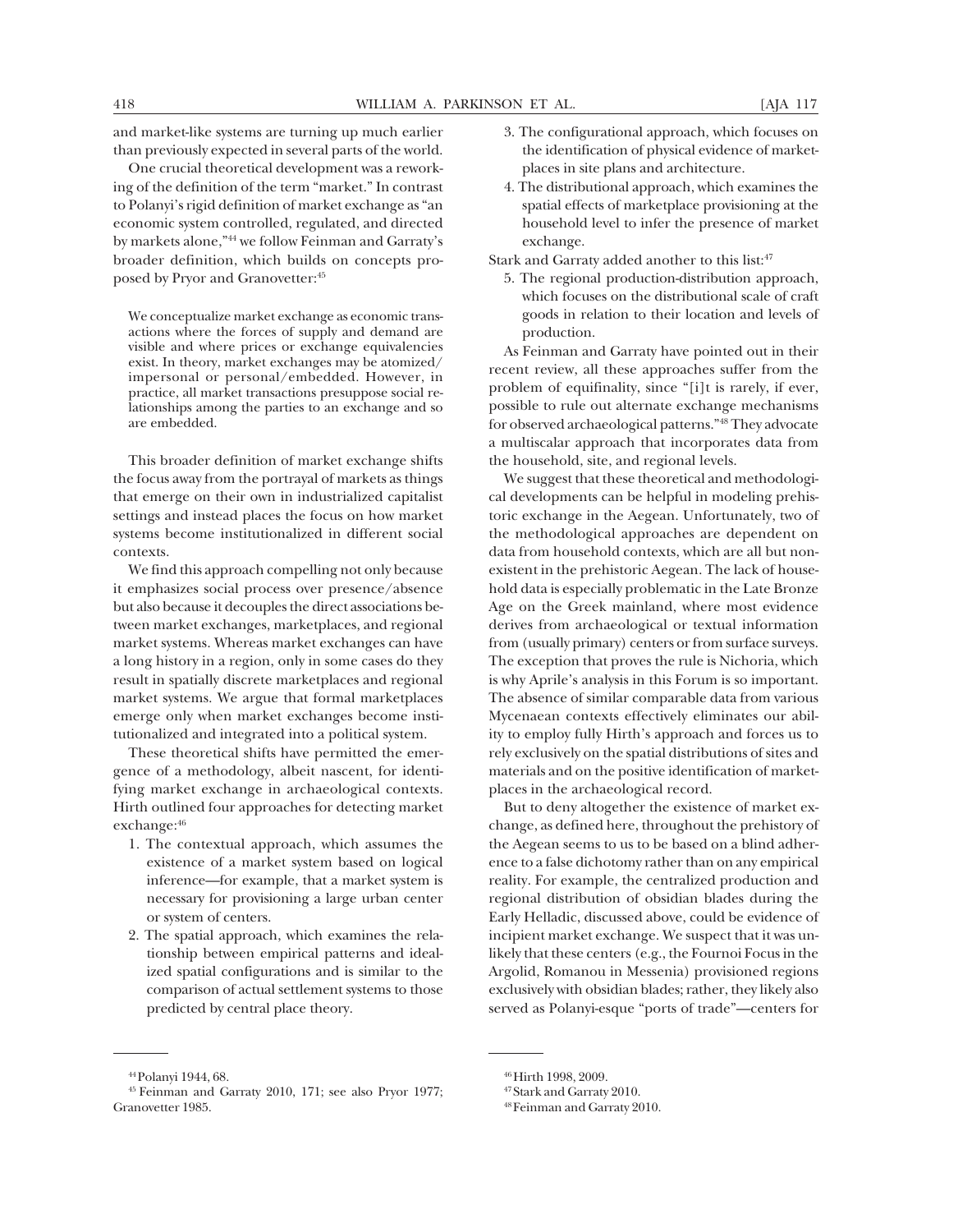the production and distribution of other specialized craft products, such as ceramics. And the persistence of that pattern of organization into the Late Bronze Age in regions such as Messenia (and perhaps also at Korphos in the Corinthia) may suggest that those market exchanges continued to occur along with, and in a complementary fashion to, the palatial economy.

Given the revisionist model of Mycenaean palatial economies, not as top-down, overly centralized, totalizing, and redistributive but rather as characterized by very selective production and distribution of particular kinds of (mostly elite) goods, we wonder whether marketplaces might not be identified in various regional contexts. Palaces, for example, which all boast courtyards, may have served as marketplaces in addition to whatever other functions they had. But courtyards and open spaces also occur at secondary Mycenaean centers, such as at Nichoria and Iklaina in Messenia, and they may well have served as regional marketplaces.<sup>49</sup> Several authors have argued convincingly for feasts at Mycenaean palaces, events presumably sponsored by the palatial elite.<sup>50</sup> But could the construction of courtyards at palaces represent an attempt by the palatial authorities to bring within their ambit those parts of the economy that operated independently by providing a more central, formalized venue for the exchange of specialized goods? There is certainly textual evidence that the palatial authorities exchanged staple goods with named individuals for imports and other craft products, so proximity to these hypothesized markets may have been an important element of the political economy.<sup>51</sup>

# conclusion: crafts, specialists, and markets in the ancient aegean

To understand how fully blown market systems like that of the Athenian Agora came to be, we must assume theoretical perspectives that permit markets to be viewed not as narrowly defined, disembedded economic institutions but rather as parts of the political economy, with idiosyncratic histories and a variety of different configurations and degrees of embeddedness. There is an overwhelming amount of evidence for craft specialization in the Aegean, especially by the end of the Late Bronze Age. More recent models of Mycenaean palatial economies propose that only some specialized crafts were closely controlled and monitored by the palaces and that many other goods and products were produced and exchanged outside the palatial sphere. Many crafts, such as the production of textiles, were closely monitored by the palace and were also practiced outside of direct palatial management. Others, such as the potting industry, met a huge demand, with very little palatial involvement. People must have acquired metal tools and pottery somehow, if not via the palace. We argue that market exchange is a plausible mechanism by which those goods and products were distributed.

Our current ability to explore this problem is hindered significantly by the near-total lack of evidence from Mycenaean households, especially from nonpalatial settings. Household evidence has proven critical in detecting early markets in Mesoamerica, and we suspect that household archaeology may have a similar impact on our understanding of Aegean palatial economies.

Finally, by making some theoretical room for the existence of market exchange in the Aegean Bronze Age, it will be possible to examine more accurately the degree of political centralization of different parts of the economy (i.e., their embeddedness) over space and time. Such a perspective will, we believe, facilitate a better understanding not only of the variability exhibited between different Mycenaean palatial economies (e.g., between Messenia and the Argolid, discussed above) but also of how those different regions changed over time. Market exchange, for example, may help explain the shift in the number of so-called exotic goods from Mycenae and other sites on the Argive Plain to Tiryns throughout the Late Helladic period. Perhaps Tiryns' ideal location at the mouth of the Argolic Gulf, a center for trade and exchange, permitted it to draw more foreign trade as palatial control weakened throughout the region. A similar process could account for a similar pattern on the island of Crete between Knossos and Kommos in LM IIIA–B.

At a broader temporal and geographic scale, analyzing the degree of embeddedness of market systems has been helpful in modeling the changes that occurred elsewhere throughout the eastern Mediterranean. For example, Galaty et al. have argued that as political control over economic systems contracted in Egypt and the Near East there was a corresponding increase in long-distance exchange throughout the eastern

<sup>49</sup> On Mycenaean courts, see Cavanagh 2001.

<sup>&</sup>lt;sup>50</sup> Säflund 1980; Shelmerdine 1998, 84, 87-8; Whitelaw 2001, 58.

<sup>51</sup> Mycenaean palatial administrators occasionally "purchased" goods. Texts recording these exchanges use the

transactional term  $o$ -no /onon/, meaning "benefit" (Chadwick 1964; Lejeune 1964). The importance of these texts to the interpretation of the Mycenaean economy is discussed by Bennet and Halstead (forthcoming).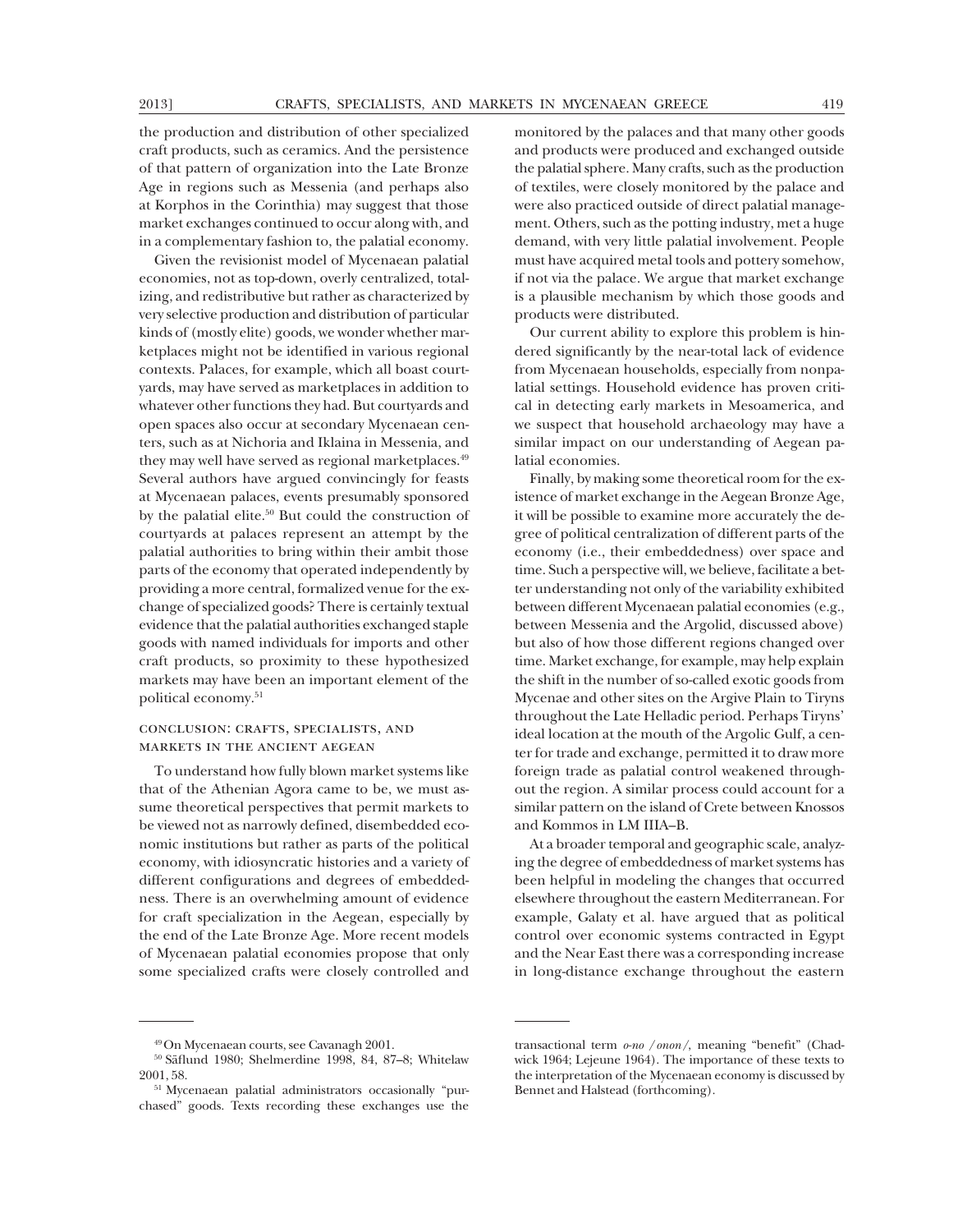Mediterranean.52 This occurred at least twice—once during the First Intermediate Period in Egypt, which is associated with the increase of foreign materials into Crete during Middle Minoan IB, and again during the Iron Age, after the collapse of many Bronze Age centers. We wonder whether similar processes also occurred at the regional scale: perhaps as the power of individual palatial centers over local systems of production and distribution waned, markets flourished.

The remainder of the articles in this Forum encourage our colleagues to reconsider the relationship between craft specialization and markets in Aegean prehistory. In so doing, we hope these articles will make a modest contribution to our understanding of how specialists and their crafts were integrated into, and independently complemented, the ancient political economy.

william a. parkinson field museum of natural history chicago, illinois 60605 wparkinson@fieldmuseum.org

dimitri nakassis department of classics university of toronto 125 queen's park toronto, ontario m5s 2c7 **CANADA** d.nakassis@utoronto.ca

michael l. galaty department of sociology and **ANTHROPOLOGY** millsaps college 1701 NORTH STATE STREET jackson, mississippi 39210 galatml@millsaps.edu

#### Works Cited

- Åkerström, Å. 1968. "A Mycenaean Potter's Factory at Berbati near Mycenae." In *Atti e Memorie del I Congresso Internazionale di Micenologia, Roma, 27 settembre*–*3 ottobre 1967*, 48–53. Incunabula Graeca 25. Rome: Edizioni dell'Ateneo.
- Bennet, J., and P. Halstead. Forthcoming. "O-no! Writing and Righting Redistribution." In *KE-RA-ME-JA: Studies Presented to Cynthia Shelmerdine*, edited by D. Nakassis, J. Gulizio, and S.A. James. Philadelphia: INSTAP Academic Press.
- Burch, E.S. 2005. *Alliance and Conflict: The World System of the Iñupiak Eskimos*. Lincoln: University of Nebraska Press.
- Cavanagh, W. 2001. "Empty Space? Courts and Squares in Mycenaean Towns." In *Urbanism in the Aegean Bronze Age*, edited by K. Branigan, 119–34. Sheffield Studies in Aegean Archaeology 4. New York: Sheffield Academic Press.
- Chadwick, J. 1964. "Pylos Tablet Un 1322." In *Mycenaean Studies: Proceedings of the Third International Colloquium for Mycenaean Studies Held at "Wingspread," 4–8 September 1961*, edited by E.L. Bennett, Jr., 19–26. Madison: University of Wisconsin Press.
- ———. 1976. *The Mycenaean World.* New York: Cambridge University Press.
- Clark, J.E. 1986. "From Mountains to Molehills: A Critical Review of Teotihuacan's Obsidian Industry." In *Economic Aspects of Prehispanic Highland Mexico*, edited by B.L. Isaac, 23–74. *Research in Economic Anthropology* Suppl. 2. Greenwich, Conn.: JAI Press.
- ———. 1987. "Politics, Prismatic Blades, and Mesoamerican Civilization." In *The Organization of Core Technology*, edited by J.K. Johnson and C.A. Morrow, 259–84. Boulder, Colo.: Westview Press.
- ———. 2003. "Statecraft and State Crafts: Some Lessons in State Control from the Obsidian Industry at Teotihuacan, Mexico." In *Written in Stone: The Multiple Dimensions of Lithic Analysis*, edited by P.N. Kardulias and R.W. Yerkes, 125–36. Lanham, Md.: Lexington Books.
- Clark, J.E., and W.J. Parry. 1990. "Craft Specialization and Cultural Complexity." *Research in Economic Anthropology*  12:289–346.
- Costin, C.L. 1991. "Craft Specialization: Issues in Defining, Documenting, and Explaining the Organization of Production." In *Archaeological Method and Theory*. Vol. 3, edited by M. Schiffer, 1–56. Tucson: University of Arizona Press.
- ———. 2001. "Craft Production Systems." In *Archaeology at the Millennium: A Sourcebook*, edited by G.M. Feinman and T.D. Price, 273–327. New York: Kluwer Academic/ Plenum Publishers.
- Feinman, G.M., and C.P. Garraty. 2010. "Preindustrial Markets and Marketing: Archaeological Perspectives." *Annual Review of Anthropology* 39:167–91.
- Feinman, G.M., and L.M. Nicholas. 2010. "A Multiscalar Perspective on Market Exchange in the Classic Period Valley of Oaxaca." In *Archaeological Approaches to Market Exchange in Ancient Societies*, edited by C.P. Garraty and B.L. Stark, 85–98. Boulder: University of Colorado Press.
- Finley, M.I. 1999. Reprint. *The Ancient Economy*. Sather Classical Lectures 43. Berkeley: University of California Press. Original edition, London: Chatto and Windus, 1973.
- Galaty, M.L. 1999. *Nestor's Wine Cups: Investigating Ceramic Manufacture and Exchange in a Late Bronze Age "Mycenaean" State*. *BAR-IS* 766. Oxford: Archaeopress.
- 2010. "Wedging Clay: Combining Competing Models of Mycenaean Pottery Industries." In *Political Economies of the Aegean Bronze Age: Papers from the Langford*

Brumfiel, E.M., and T.K. Earle. 1987. "Specialization, Exchange, and Complex Societies: An Introduction." In *Specialization, Exchange, and Complex Societies*, edited by E.M. Brumfiel and T.K. Earle, 1–9. New Directions in Archaeology. New York: Cambridge University Press.

<sup>52</sup> Galaty et al. 2009; see also Parkinson and Galaty 2009.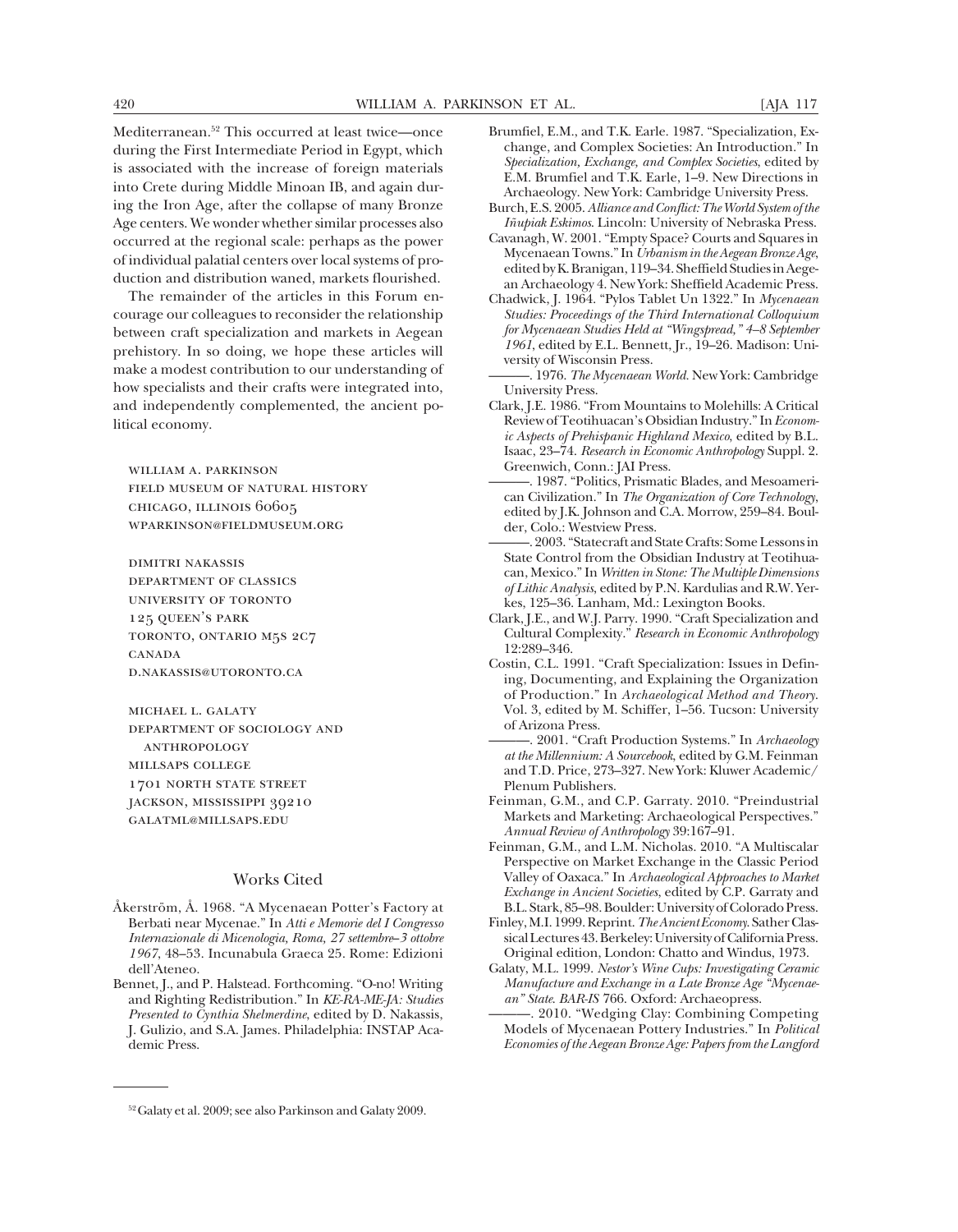*Conference, Florida State University, Tallahassee, 22–24 February 2007*, edited by D.J. Pullen, 230–47. Oxford: Oxbow.

- Galaty, M.L., and W.A. Parkinson. 2007a. "1999 Introduction: Putting Mycenaean Palaces in Their Place." In *Rethinking Mycenaean Palaces II.* 2nd rev. ed., edited by M.L. Galaty and W.A. Parkinson, 21–8. Cotsen Monograph 60. Los Angeles: Cotsen Institute of Archaeology.
- ———. 2007b. "2007 Introduction: Mycenaean Palaces Rethought." In *Rethinking Mycenaean Palaces II.* 2nd rev. ed., edited by M.L. Galaty and W.A. Parkinson, 1–20. Cotsen Monograph 60. Los Angeles: Cotsen Institute of Archaeology.
- Galaty, M.L., W.A. Parkinson, J.F. Cherry, E. Cline, P.N. Kardulias, R. Schon, S. Sherratt, H. Tomas, and D. Wengrow. 2009. "Interaction Amidst Diversity: An Introduction to the Eastern Mediterranean." In *Archaic State Interaction: The Eastern Mediterranean Bronze Age*, edited by W.A. Parkinson and M.L. Galaty, 29–52. School for Advanced Research Advanced Seminar Series. Santa Fe, N.M.: School for Advanced Research Press.
- Galaty, M.L., D. Nakassis, and W.A. Parkinson, eds. 2011. "Redistribution in Aegean Palatial Societies." *AJA* 115  $(2):175-244.$
- Garraty, C.P. 2010. "Investigating Market Exchange in Ancient Societies: A Theoretical Review." In *Archaeological Approaches to Market Exchange in Ancient Societies*, edited by C.P. Garraty and B.L. Stark, 3–32. Boulder: University of Colorado Press.
- Garraty, C.P., and B.L. Stark, eds. 2010. *Archaeological Approaches to Market Exchange in Ancient Societies*. Boulder: University of Colorado Press.
- Granovetter, M. 1985. "Economic Action and Social Structure: The Problem of Embeddedness." *American Journal of Sociology* 91:481–510.
- Halstead, P. 1988. "On Redistribution and the Origin of Minoan-Mycenaean Palatial Economies." In *Problems in Greek Prehistory, Proceedings of the British School at Athens Centenary Conference, Manchester, 14–18 April 1987,* edited by E.B. French and K. Wardle, 519–30. Bristol: Bristol Classical Press.
- ———. 1992. "The Mycenaean Palatial Economy: Making the Most of the Gaps in the Evidence." *PCPS* 38:57–86.
- Hartenberger, B., and C. Runnels. 2001. "The Organization of Flaked Stone Production at Bronze-Age Lerna." *Hesperia* 70:255–83.
- Hirth, K.G. 1998. "The Distributional Approach: A New Way to Identify Marketplace Exchange in the Archaeological Record." *CurrAnthr* 39:451–76.
- . 2009. "Craft Production in a Central Mexican Marketplace." *Ancient Mesoamerica* 20:89–102.
- Killen, J.T. 1985. "The Linear B Tablets and the Mycenaean Economy." In *Linear B: A 1984 Survey*, edited by A. Morpurgo Davies and Y. Duhoux, 241–305. Bibliothèque des Cahiers de l'Institut de linguistique de Louvain 26. Louvain-la-Neuve: Cabay.
- ———. 1998. "The Role of the State in Wheat and Olive Production in Mycenaean Crete." *Aevum* 72:19–23.
- 2008. "The Mycenaean Economy." In *A Companion to Linear B: Mycenaean Greek Texts and Their World.*  Vol. 1, edited by Y. Duhoux and A. Morpurgo Davies, 159–200. Bibliothèque des Cahiers de l'Institut de linguistique de Louvain, Antiquité 120. Louvain-la-Neuve and Dudley, Mass.: Peeters.
- Lejeune, M. 1964. "Sur le vocabulaire économique mycénien." In *Mycenaean Studies: Proceedings of the Third*

*International Colloquium for Mycenaean Studies Held at "Wingspread," 4–8 September 1961*, edited by E.L. Bennett, Jr., 77–109. Madison: University of Wisconsin Press.

- Parkinson, W.A. 2002. "Introduction: Archaeology and Tribal Societies." In *The Archaeology of Tribal Societies,* edited by W.A. Parkinson, 1–12*.* Archaeological Series 15. Ann Arbor: International Monographs in Prehistory.
- . 2007. "Chipping Away at a Mycenaean Economy: Obsidian Exchange, Linear B, and 'Palatial Control.'" In *Rethinking Mycenaean Palaces II*. 2nd rev. ed., edited by M. Galaty and W. Parkinson, 87–101. Cotsen Institute of Archaeology Monograph 60. Los Angeles: Cotsen Institute of Archaeology.
- 2010. "Beyond the Peer: Social Interaction and Political Evolution in the Bronze Age Aegean." In *Political Economies of the Aegean Bronze Age: Papers from the Langford Conference, Florida State University, Tallahassee, 22–24 February 2007*, edited by D. Pullen, 11–34. Oxford: Oxbow.
- Parkinson, W.A., and M.L. Galaty. 2009. "Introduction: Interaction and Ancient Societies." In *Archaic State Interaction: The Eastern Mediterranean in the Bronze Age*, edited by W.A. Parkinson and M.L. Galaty, 3–28. Santa Fe, N.M.: School for Advanced Research Press.
- Parkinson, W.A., and D.J. Pullen. Forthcoming. "The Emergence of Craft Specialization in the Aegean Bronze Age." In *KE-RA-ME-JA: Studies Presented to Cynthia Shelmerdine*, edited by D. Nakassis, J. Gulizio, and S.A. James. Philadelphia: INSTAP Academic Press.
- Peregrine, P. 1991. "Some Political Aspects of Craft Specialization." *WorldArch* 23:1–11.
- Perlès, C. 1990a. "L'outillage de pierre taillée néolithique en Grèce: Approvisionnement et exploitation des matières premières." *BCH* 114:1–42.
- ———. 1990b. *Les industries lithiques taillées de Franchthi (Argolide, Grèce).* Vol. 2, *Les industries du mésolithique et du néolithique initial*. *Franchthi* 5. Bloomington: Indiana University Press.
- . 1992. "Systems of Exchange and Organization of Production in Neolithic Greece." *JMA* 5:115–64.
- ———. 2001. *The Early Neolithic in Greece.* Cambridge World Archaeology. Cambridge: Cambridge University Press.
- Perlès, C., and K.D. Vitelli. 1999. "Craft Specialization in the Neolithic of Greece." In *Neolithic Society in Greece,* edited by P. Halstead, 96–107. Sheffield Studies in Aegean Archaeology 2. Sheffield: Sheffield Academic Press.
- Polanyi, K. 1944. *The Great Transformation: The Political and Economic Origins of Our Time*. New York: Farrar & Rinehart.
- Pryor, F.L. 1977. *The Origins of the Economy: A Comparative Study of Distribution in Primitive and Peasant Economies*. Studies in Social Discontinuity. New York: Academic Press.
- Renfrew, C. 1972. *The Emergence of Civilisation: The Cyclades and the Aegean in the Third Millenium B.C.* Studies in Prehistory. London: Methuen.
- Runnels, C. 1985. "The Bronze-Age Flaked-Stone Industries from Lerna: A Preliminary-Report." *Hesperia* 54:357–91.
- Säflund, G. 1980. "Sacrificial Banquets in the 'Palace of Nestor.'" *OpAth* 13:237–46.
- Schon, R. 2007. "Chariots, Industry, and Elite Power at Pylos." In *Rethinking Mycenaean Palaces II.* 2nd rev. ed., edited by M.L. Galaty and W.A. Parkinson, 133–45. Cotsen Monograph 60. Los Angeles: Cotsen Institute of Archaeology.
- Shelmerdine, C.W. 1985. *The Perfume Industry of Mycenaean Pylos. SIMA-PB* 34*.* Göteborg: Paul Åströms Förlag.